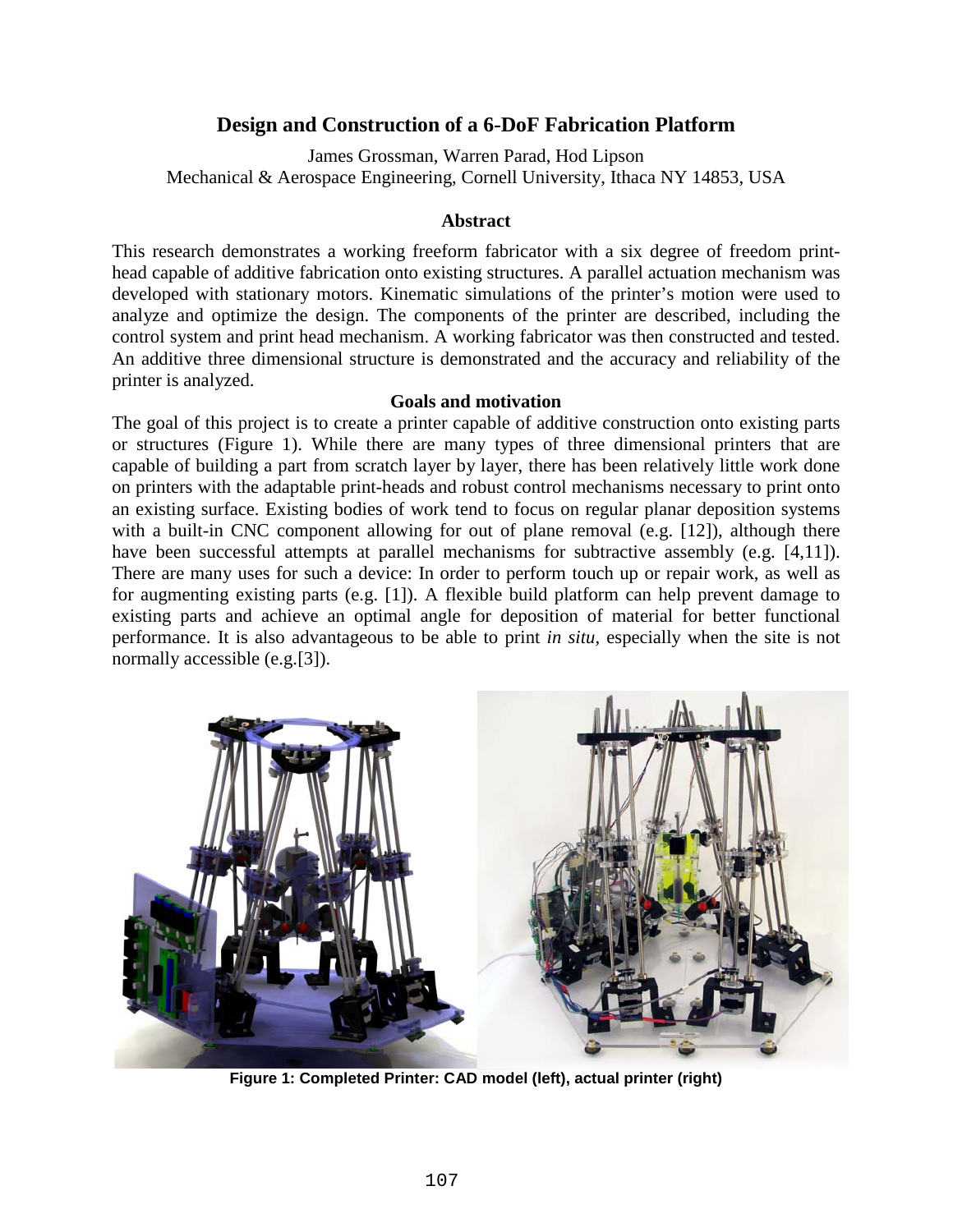A secondary goal of this project is to investigate printer systems with parallel actuation. Parallel actuated systems are ones in which the motors that control the system are independent; these motors are fixed in place and do not move during operation of the device. They provide a better tolerance than serial actuators, since an error in one rail will not necessarily affect the other rails, whereas on a serial mechanism such errors accumulate. Parallel mechanisms are known for their rigidity but sometimes suffer from severe nonlinearities and singularities.

The fundamental architecture of additive manufacturing technology used today has not evolved substantially since their inception. The majority of rapid prototyping platforms use a three degree of freedom print head that follows the Cartesian coordinate system. These printers are capable of moving in the *x, y*, and *z* directions, but are unable to control the pitch, yaw, or rotation of the print head. A six degree of freedom print head would provide an increased level of control, making it very useful for in-situ printing, e.g. work on biological systems where the substrate extruded by the print head needs to be placed in exactly the right position and orientation.

#### **Method/ Technical Approach**

There is a significant body of work on analysis and control of parallel manipulators. The majority of technical papers reviewed detail the analysis of analogous systems such as a Stewart platform (e.g. [\[2](#page-7-5)[,5](#page-7-6)[,10](#page-7-7)[,9](#page-7-8)[,6\]](#page-7-9)). These methods are based on analysis the forward kinematics of the platforms, which describe the position and orientation of the platform given the lengths of the actuators. This is considerably simpler than inverse kinematics, which requires the calculation of the actuator lengths based on the desired position of the platform.

We used a relaxation-based approach to perform the inverse kinematics [\[7\]](#page-7-10). Starting with a given target print-head position and orientation, we mathematically relax the actuator positions until they reach in equilibrium. This relaxation process is then repeated for multiple points along a desired path of the print head, yielding the required trajectory of the actuators for that path.

A critical challenge in the design of a parallel actuator is its sensitivity. Because of the nonlinear transfer function between actuators and the end effectors, some regions may be very sensitive to actuator perturbations (high gain), while other regions may be insensitive to actuator positions (uncontrollable), required discontinuities, were entirely unreachable (dead zones), or were undefined (singularities). Using the relaxation process, we could determine, for each point along a path, the sensitivity of the print-head's position to perturbations in the actuator positions. This calculation yielded a sensitivity score that could serve as a figure of merit for the quality of a given design (configuration of motor positions and rail orientations). To this end a series of scripts were written that could be used to easily tweak the basic design parameters of the printer, such as the length of the rails or the shape of the base, in order to determine which combination of shapes and lengths results in the most stable design. Stability in this case is defined as the ability to duplicate a given design within a margin of error and a reasonable time frame. To achieve stability the final printer design must minimize any internal singularities and be geared towards producing a wide variety of basic geometric paths and shapes in the largest build space.

Once the basic design parameters have been optimized, we developed a three dimensional model of the printer that represented the layout and dimensions of the components. As construction progressed the original model was updated to take into account minor changes that were made. Several of the drive components, as well as the print head and rails were based on the Fab@Home system [\[8\]](#page-7-11).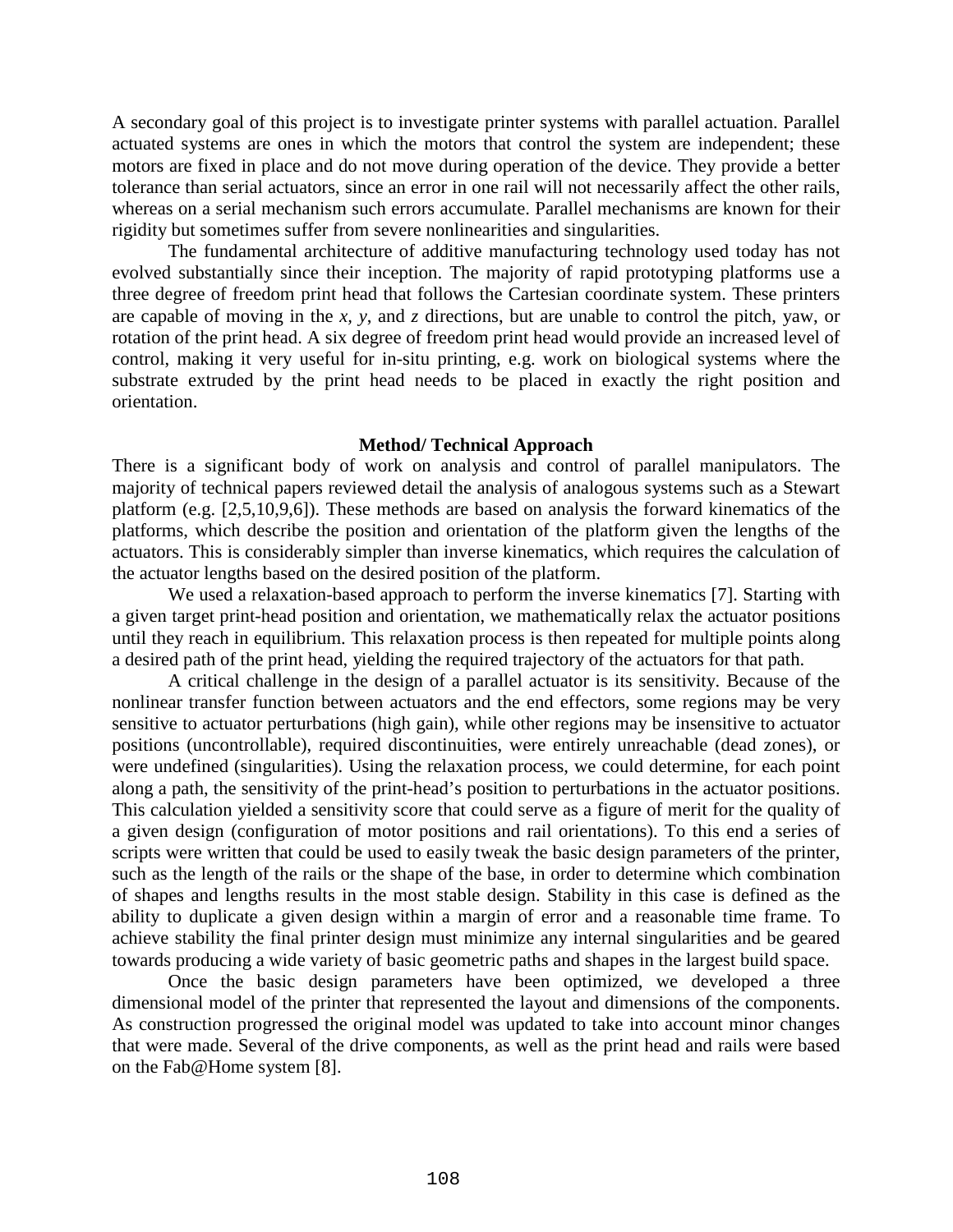Testing of the printer involved execution of paths using the printer of increasing complexity in order to demonstrate the full capabilities of the device. Dry printing runs of basic three dimensional shapes were attempted and the results were documented.

#### **Implementation and Results**

We used a bruit-force search to explore the space of parameters relating to the shape of the base, middle, and top of the printer as well as the length of the rails and arms and the overall diameter of the various levels of the printer. Using these dimensions as parameters the program attempted to draw a predetermined shape by relaxing the lengths of the rails.

After each run, the program provided the values of the various design parameters changed during each iteration, the amount of time that it took to produce the completed target path and a number relating to the accuracy of the final path compared to the desired path. Since the design space was so large owing to the number of components that could be modified, we manually identified trends in order to avoid groups of possible designs that were exhibiting large number of internal singularities or other adverse features.

[Figure 2](#page-2-0) shows the kinematic model and resulting convergence curves for a search process for a configuration where the leg changes needed to create a design did not require any instantaneous shifts. Another script was written that calculated the lengths of the arms required to reach every point in the design; this script also tested the provided design to make sure that none of the points exceed the arm length specified. Unfortunately, the accuracy required for this project meant that the synchronous version of the relaxation algorithm was needed; this proved to be the largest performance bottleneck on the tests, though the effects were minimized by dividing the calculations over several computers.



<span id="page-2-0"></span>**Figure 2: Design optimization process and final optimized design:** (a) kinematic model (b) convergence of rail lengths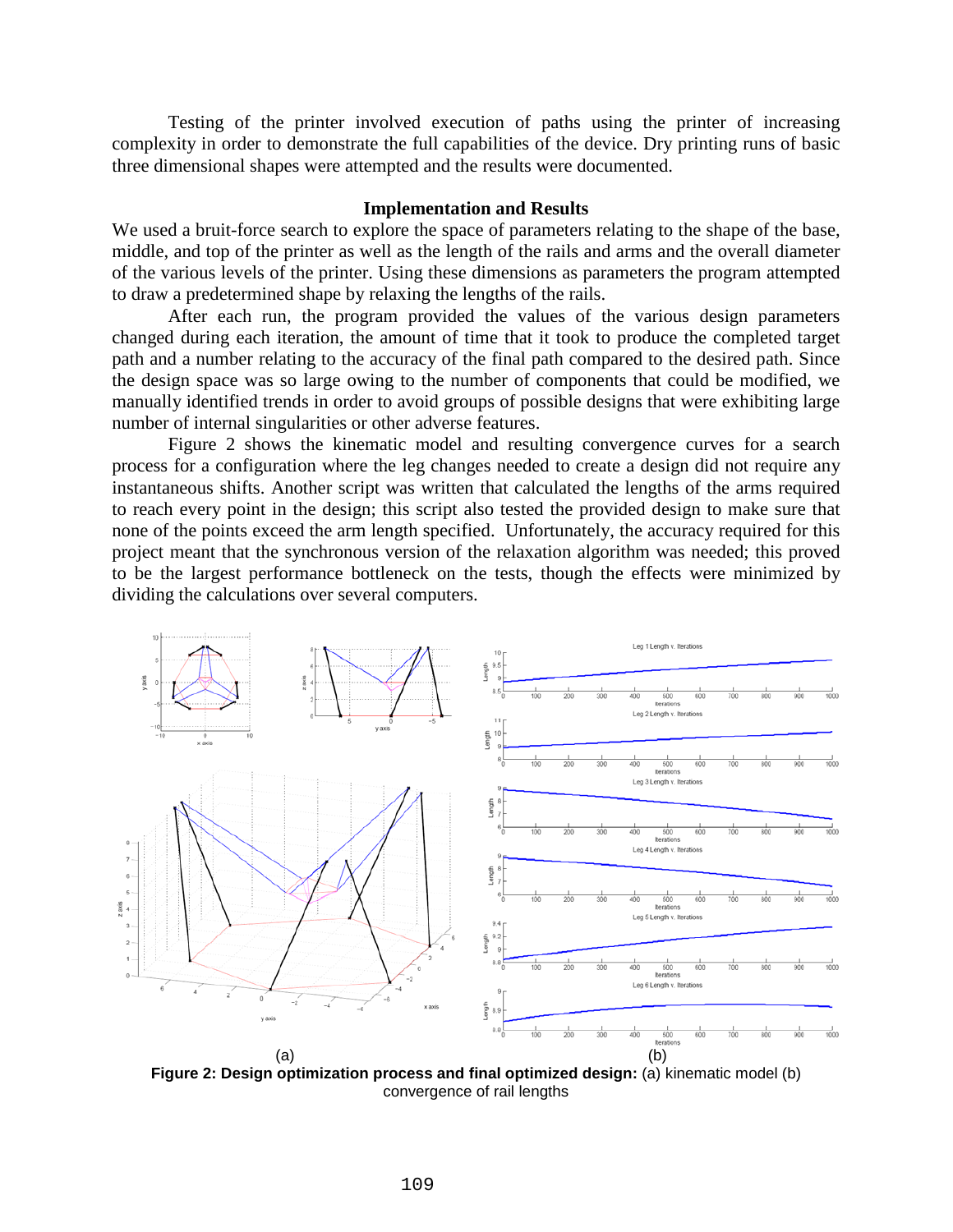

**Figure 3: Construction details:** (a) the print-head (green) connected to the six rails using ball-andsocket links; (b) top of the rail; (c) Butterfly Tabs: These butterfly tabs keep the two base pieces aligned and the thermoplastic inserts with feet keep the printer level; (d) Bottom of the rail

<span id="page-3-0"></span>The next step in this project was designing a CAD model of the printer. We used 6mm acrylic sheets and 3D printed ABS plastic parts to form the frame of the printer, with connections and offsets comprised of various steel and brass components. The design model was divided into six sections: the base, the rail system, the travels for the rail, the top connecting plate between the rails, the electronics board and the print-head itself (adopted from Fab@Home).

The base section was comprised of two acrylic sheets joined together with a butterfly-tab and acrylic locking system [\(Figure 3c](#page-3-0)). Once the parts were cut out, thermoplastic inserts were placed into the base so that rubber feet could be screwed onto the bottom. These feet allow the base to be adjusted so that it is level as well as protecting the acrylic from the surface that the printer is resting on. Additionally, the rubber feet act as vibration absorbers, preventing minor vibrations on the table from affecting the printer and vice-versa.

Directly onto top of the base is the rail system for the printer. The rail comprised six identical ACME threaded rods connected to stepper motors and mounted on ABS plastic frames. The frames orient the motors in the correct direction while also providing a base for the support rods, which help guide the travel sections up and down the rails. [Figure 3](#page-3-0) shows the rail system [\(Figure 3a](#page-3-0)), the bottom anchor with motor [\(Figure 3d](#page-3-0)) and the top anchor [\(Figure 3b](#page-3-0)). One of the main issues that arose with these parts was the tolerances of the printed ABS plastic and the connections between it and the stepper motors. This issue was eliminated by drilling out the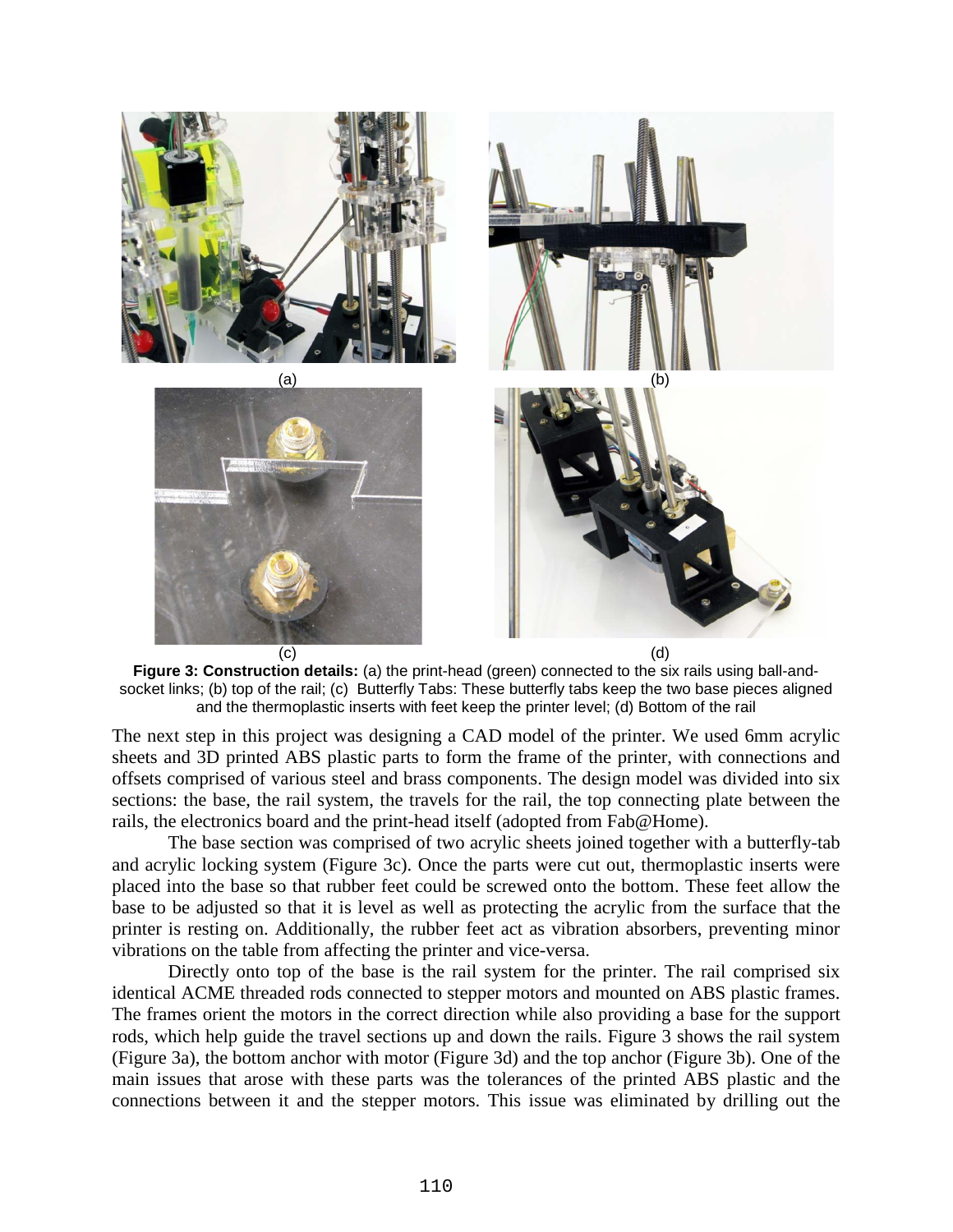existing mounting holes in the ABS plastic so that the bolts holding the motor could be connected without straining or deforming the part. The precision steel support rods were attached to this frame using a combination of mounting holes and shaft collars that sit on either side of the plastic mount, preventing the rods from sliding (see [Figure 3d](#page-3-0)). The final component of the rail system is the attachments for the limit switches on the top of the mounting frame (shown in [Figure 3b](#page-3-0)). These switches are connected to the electronics board and prevent the stepper motor from pulling the travel too close to the base.

The travel is the device that connects the rails of the printer to the print-head itself (bottom-left of [Figure 3a](#page-3-0)). The design of the travel was one of the first parts finished for this printer, and the limitations on its size helped to determine the dimensions for the rest of the parts. The travel is constructed from acrylic sheets held together with a combination of press-fit joints and the tab-notch system used on the Fab@Home printer. Additionally, the travel includes oil impregnated brass bearings and a plastic threaded nut and flange assembly which connect to the support shafts and the ACME rod respectively. The connection to the print-head is done by a custom built ball and socket joint that is attached to the front of the travel. This joint is made from rapid-prototyped ABS plastic socket into which a 20 mm bead is press fit (see red beads in [Figure 3a](#page-3-0)). This bead has a thermoplastic insert melted into it, allowing a threaded rod to be attached between the sockets on the print-head platform and the ones of the travel, forming the 'arms' of the printer.

To prevent the rail system from vibrating during operation the printer also incorporates a top plate that connects the rails together allowing them to provide structural support for one another (seen in [Figure 3b](#page-3-0)). This top plate was not part of the original model of the printer, and it proved to be the most difficult component of the printer to design due to the irregular angles between the top of the rails. The plate is comprised of three ABS plastic parts that bridge the gap between the adjacent rails and an acrylic sheet that connects these components to one another. The bridging parts also have low friction ball bearings on them to reduce the friction between the ACME rods and the ABS plastic, as well as shaft collars around the rail's steel support rods to prevent the top plate assembly from slipping. Finally, the top plate contains mounting brackets for limit switches to prevent the travel from impacting the top of the printer.

The control system for this printer is similar in form to the system for the Fab@Home Model 1; it is comprised of stepper motor amplifier boards connected to a microcontroller board with header connections and a USB port, allowing the system to be controlled by any modern computer. These components are mounted onto an acrylic board with standoffs to allow for air flow around the parts, and the whole board is mounted vertically on one side of the printer's base. To ensure that the board does not fall over, support struts made from acrylic provide additional connections between the base of the printer and the back of the electronics board.

The final component of the printer is the print-head itself [\(Figure 3a](#page-3-0)). This part is comprised of a slightly-modified syringe tool mount from the Fab@Home system which is attached to a custom acrylic base. Similar to the travel section, this base provides the connections between the print-head and the arms of the printer which are in turn attached to the travel and rail systems. In order to get the best range of motion out of the ball and socket joints on this base there are acrylic offset pieces that hold the ball joints at specific orientations to avoid lockups in the arms or collisions between two arms. Ideally the print-head should be as light as possible to reduce the strain on the rails system. As such one goal when designing this part was to reduce the weight as much as possible. The main weight comes from the stepper motor used to extrude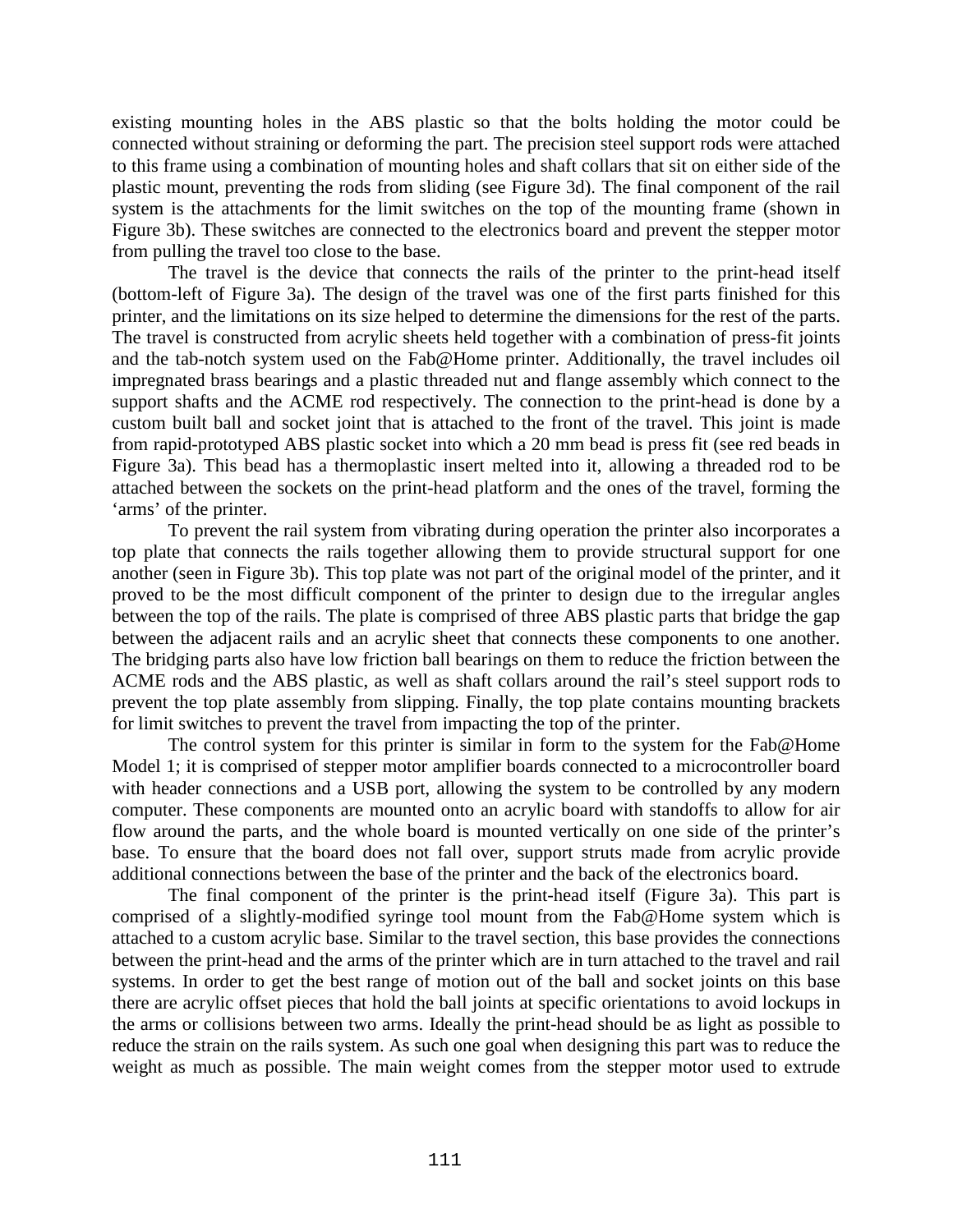material through the syringe tool; however effort was made to cut out as much acrylic as possible from the attachment plate.

After the printer was assembled, tests were performed in order to ensure that the physical system matched the simulated results. These tests included executing free form paths with and without a syringe attachment, demonstrating the capability to move in a controlled manner through all six degrees of freedom and small print tests in which the ability to deposit onto an inverted sphere was demonstrated. Next, tests were conducted to determine the accuracy of the system. The first test involved printing straight lines on wax paper. The linearity of these lines was then determined using a first order polyfit function in MATLAB using the center points of the lines as the experimental data. While straight lines are trivial for a gantry system, they are as difficult for a parallel system as any other curve. Linearity therefore serves as a good test of system precision.



**Figure 4: Straight line test results. Images were cropped and rotated; best fit lines were calculated and placed by MATLAB.**

| Line                                                                          | (a)    | (b)    | (C)    | (d)    | (e)  |                 | (g)    | (h)    |        |        |
|-------------------------------------------------------------------------------|--------|--------|--------|--------|------|-----------------|--------|--------|--------|--------|
| Variation                                                                     | 0.37   | 0.25   | 0.24   | 0.31   | 0.41 | 0.55            | 0.83   | 0.82   | 0.17   | 0.25   |
| (mm)                                                                          |        |        |        |        |      |                 |        |        |        |        |
| value                                                                         | 0.9518 | 0.9964 | 0.9538 | 0.5630 |      | $0.6083$ 0.7268 | 0.9693 | 0.9522 | 0.9986 | 0.9980 |
| Table 1: Average variation from mean in mm and $R2$ values of best fit lines. |        |        |        |        |      |                 |        |        |        |        |

<span id="page-5-0"></span>The accuracy of the lines was measured by calculating the average variation from the mean, and the r-squared values of the fit. The results are summarized in [Table 1;](#page-5-0) with an average deviation of  $0.42 \pm 0.075$  mm and a mean R<sup>2</sup> value of  $0.87 \pm 0.05$ .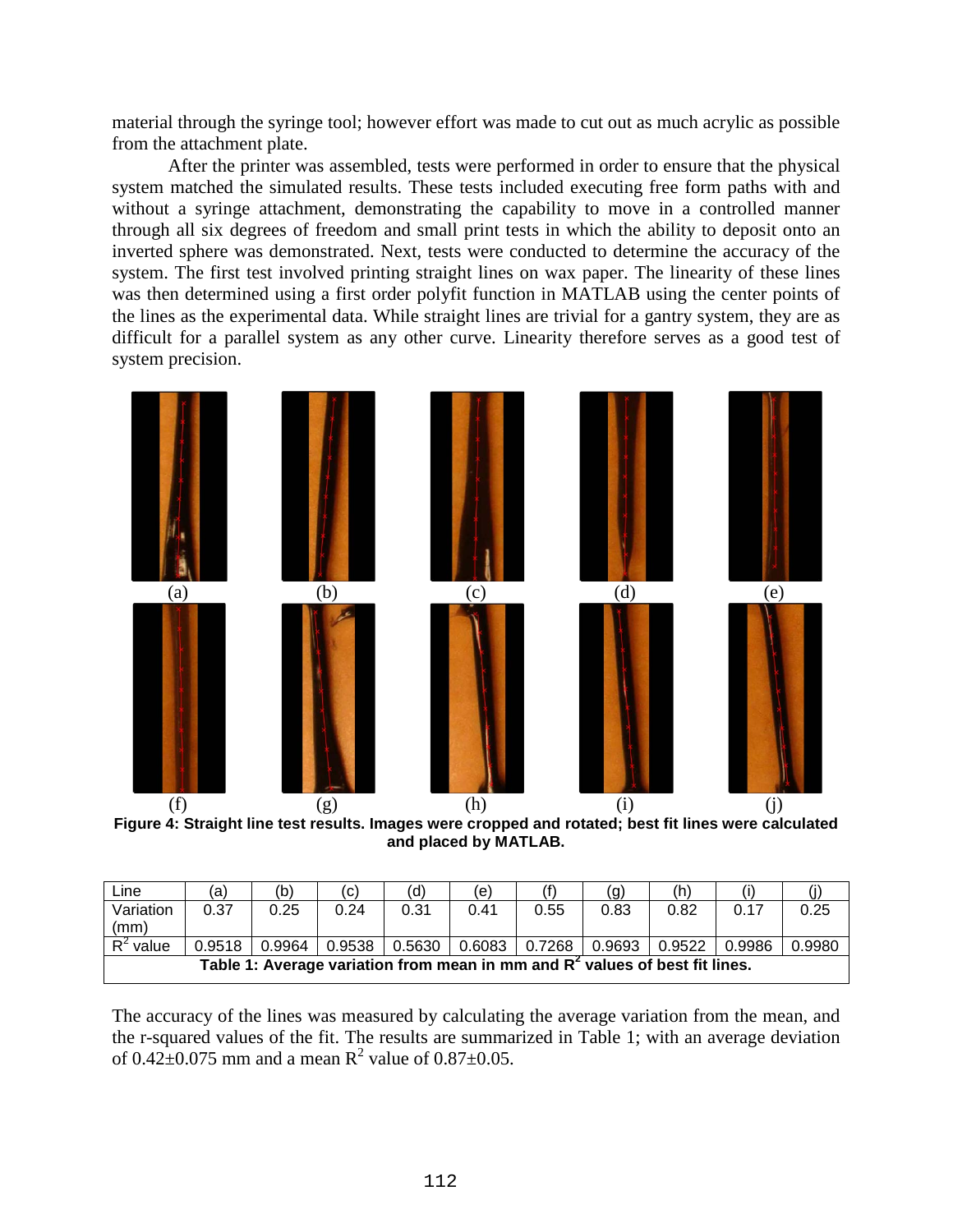

**Figure 5: System test:** (a) Complete structure test: A silicone-based caulking material was used to form a cube on top of an existing hemisphere; (b) Reliability Test: The hash marks are 1/64" apart.

<span id="page-6-0"></span>The tests were performed using a syringe deposition tool filled with a silicon based tile sealant. The varying thickness of the lines is caused by the inaccuracies in the manual control of the syringe plunger. Target length for the lines was 1.5 inches – this was fairly close to the actual length; the images above show that the lines generally fit in this dimension with only a little creep due to the syringe tool at either end of the line.

The printer's ability to fabricate a three dimensional structure was tested by printing an open ended cube onto a hemisphere formed from half of a ping-pong ball [\(Figure 5a](#page-6-0)). The test was performed by manually instructing the printer to follow a series of parametric coordinates that defined a rising square pattern, while taking into account the curvature of the hemisphere. This allowed the printer to form the cube in a single print operation.

A repeatability test was also performed to determine the printer's ability to place dots on a sheet of paper in a repeatable fashion. The test involved placing two dots one inch apart on a flat surface thirty times in a row. The dots were made by a pen mounted in the syringe tool attachment with the results shown in [Figure 5](#page-6-0)b. The dot in the center of the image is a test dot demonstrating the size of the dots made in the run. As the image shows, the print-head demonstrated a regular precession during the test that prevented it from placing the dots exactly on top of one another. However, since the distance between the dots remained constant during this test the precession was likely due to the slight deflection to the print-head caused as the dots were placed. All these tests were done using open-loop control. We expect that higher precision could be attained using closed loop system.

#### **Conclusion**

The purpose of developing a six degree of freedom rapid prototyping platform is not just to expand the design space of rapid prototyping machines, but to create a printer that is capable of more than the current state of the art. The printer detailed above is capable of drawing arbitrary three dimensional shapes through the use of a rotating and translating print-head. The use of a parallel actuation system to drive the printer demonstrates this platforms use in the free form fabrication field.

### **Acknowledgements**

This project was made possible due to funding from the ELIA Life Technologies group and the Engineering Learning Initiatives grant from Cornell University.